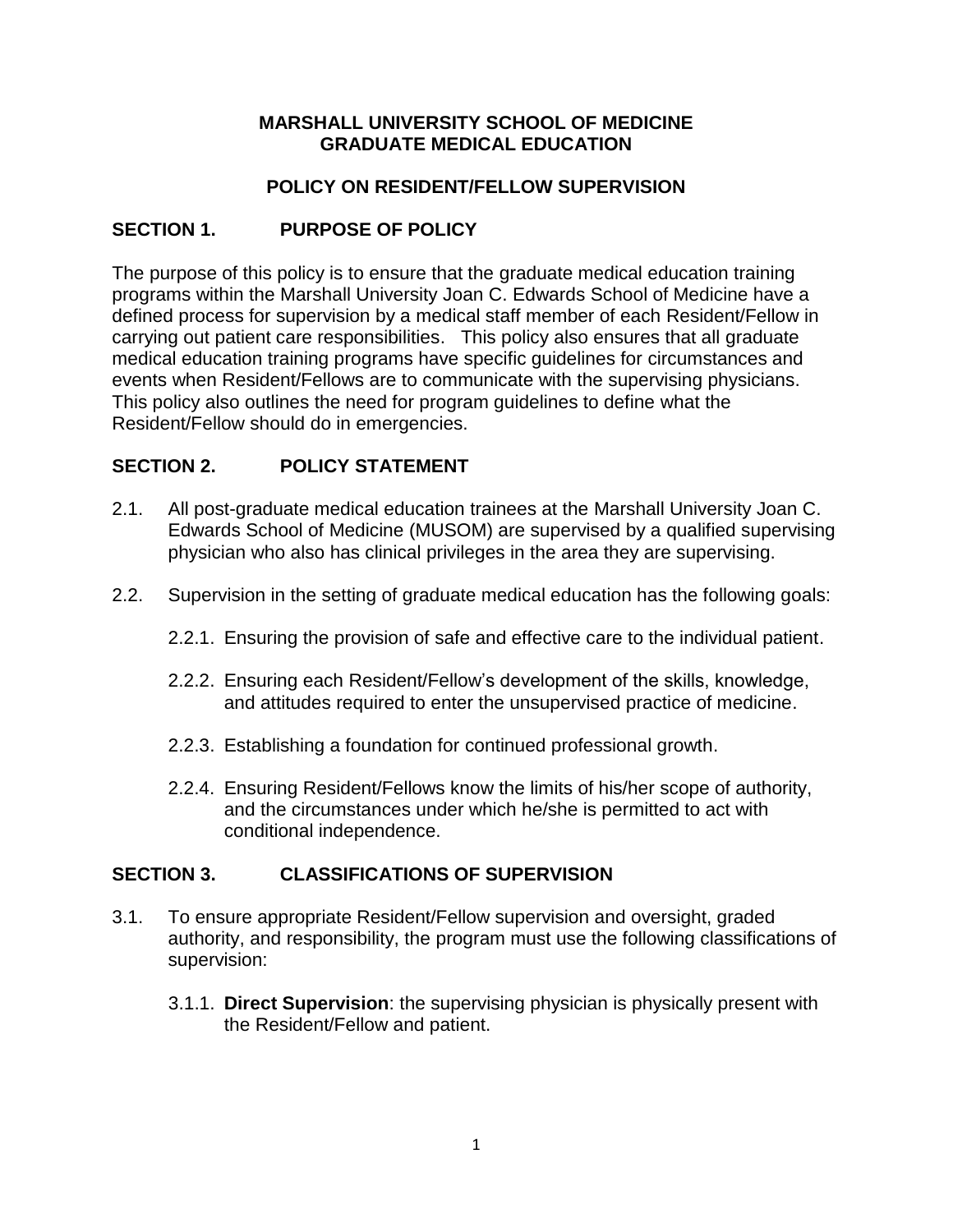- 3.1.2. **Indirect Supervision with direct supervision immediately available**: the supervising physician is physically within the hospital or other site of patient care, and is immediately available to provide direct supervision.
- 3.1.3. **Indirect supervision with direct supervision available**: the supervising physician is not physically present within the hospital or other site of patient care, but is immediately available by means of telephonic and/or electronic modalities, and is available to provide direct supervision.
- 3.1.4. **Oversight**: the supervising physician is available to provide review of procedures and encounters with feedback provided after care is delivered.
- 3.2. The program must delineate whether direct, indirect (available in house or at home), or oversight supervision is required for each Resident/Fellow and experience, and where this is provided by a supervising physician or another higher level Resident/Fellow.
- 3.3. PGY1 Residents should be supervised directly; or indirectly with direct supervision immediately available (on premises) and ensure compliance with their ACGME program requirements when a PGY1 may be supervised indirectly with direct supervision immediately available.
- 3.4. F1 trainees must be supervised in compliance with their ACGME program requirements.

## **SECTION 4. SUPERVISION OF RESIDENT/FELLOWS**

- 4.1. The description of the role, responsibilities, and patient care activities of each Resident/Fellow are to be program-specific and are to be documented for each residency-training program and available for faculty and Resident/Fellow review. Each program is to have a mechanism in place to make decisions about the promotion of trainees in that particular program, such as a Clinical Competency Committee.
- 4.2. All Residents/Fellows provide patient care under the auspices of supervising physician appropriately credentialed and privileged in their specialty and who serves as the physician of record or as the treating physician of the patient. The Program Director must ensure, direct and document adequate supervision of Resident/Fellows at all times.
- 4.3. Resident/Fellows must be provided with rapid, reliable systems for communicating with supervising faculty.
- 4.4. The GMEC is responsible for monitoring residency programs' supervision of Resident/Fellows and to ensure that supervision is consistent with: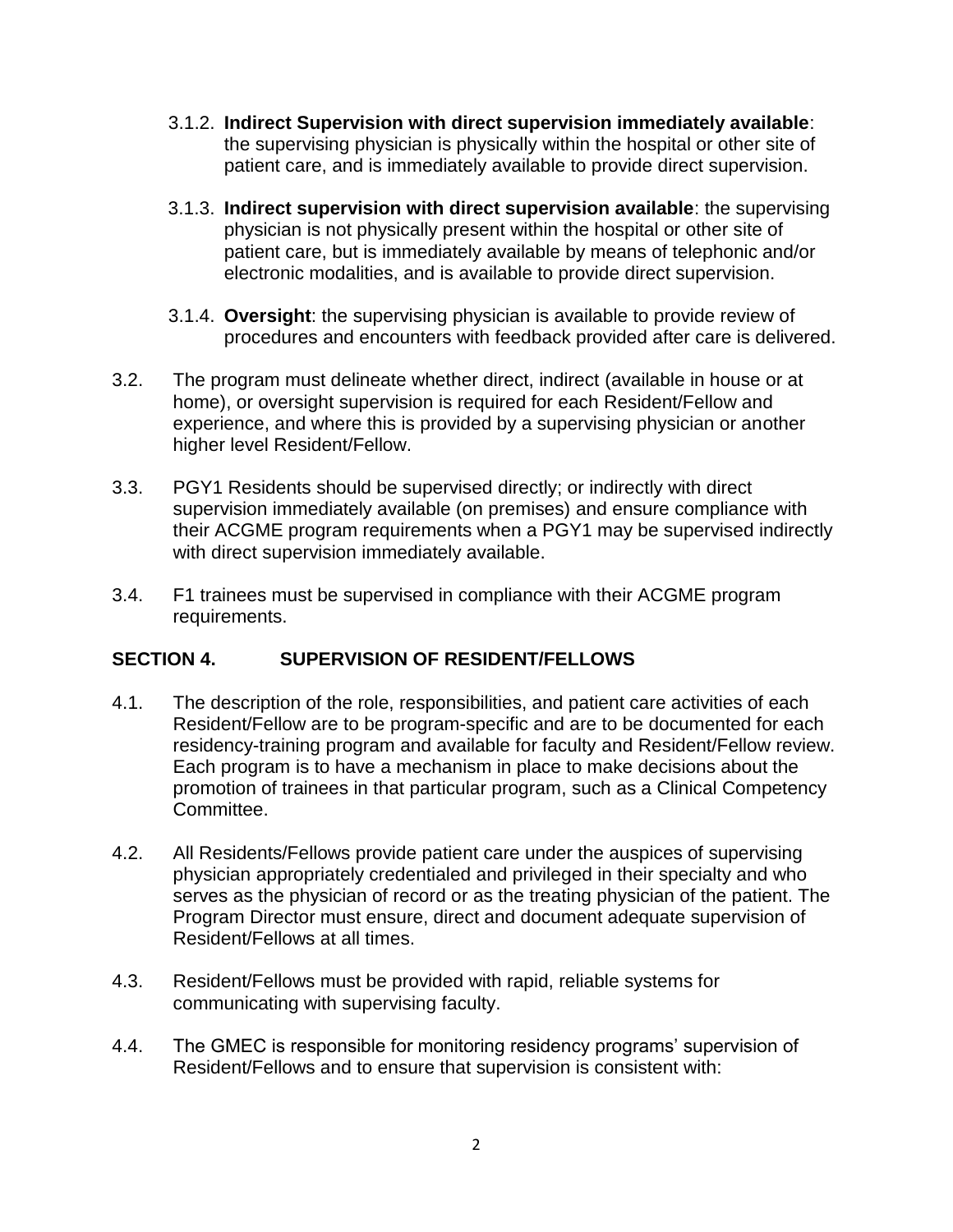- 4.4.1.The provision of safe and effective patient care.
- 4.4.2.The education needs of the Resident/Fellows.
- 4.4.3.Progressive responsibility appropriate to the Resident/Fellow's level of education, competence, and experience;
- 4.4.4.The applicable common and specialty/subspecialty specific program readily identifiable and accessible supervising physician for all services available 24/7. The Resident/Fellow must provide the patient with the supervising physician's name whenever requested, including the name of the covering physician.

# **SECTION 5. SUPERVISION OF PROCEDURAL COMPETENCY**

- 5.1. Each program is responsible for defining the level of competence for each Resident/Fellow, and communicating this to the appropriate site of care delivery. Programs must develop procedures for assessing procedural competency based on direct observation and/or identifying the number of procedures which must be completed successfully to grant proficiency.
- 5.2. Graded responsibility must be accorded surgical or procedural trainees in order for them to advance to independence practice at the completion of their training program.
- 5.3. For Pre and Post-Operative Patient Care, the supervising physician is responsible for the decision to perform an invasive procedure/surgery, the readiness for discharge, and the post-op follow-up. The program must delineate which aspects of the post-op outpatient follow-up care may be delegated to the Resident/Fellow with only oversight supervision.

## **SECTION 6. OUTPATIENT SUPERVISION**

General guidance for residency supervision in the outpatient setting are provided by specific ACGME program guidelines. As a rule, it is expected that the supervising physician must be physically present (direct supervision) during the critical of key portions of the patient service for all Residents/Fellows unless the Primary Care Exception is in effect.

## **SECTION 7. NOTIFICATION OF SUPERVISING PHYSICIAN**

Each department must develop specific guidelines for circumstances and events in which Resident/Fellows must communicate with appropriate supervising faculty members. The guidelines should include the following: